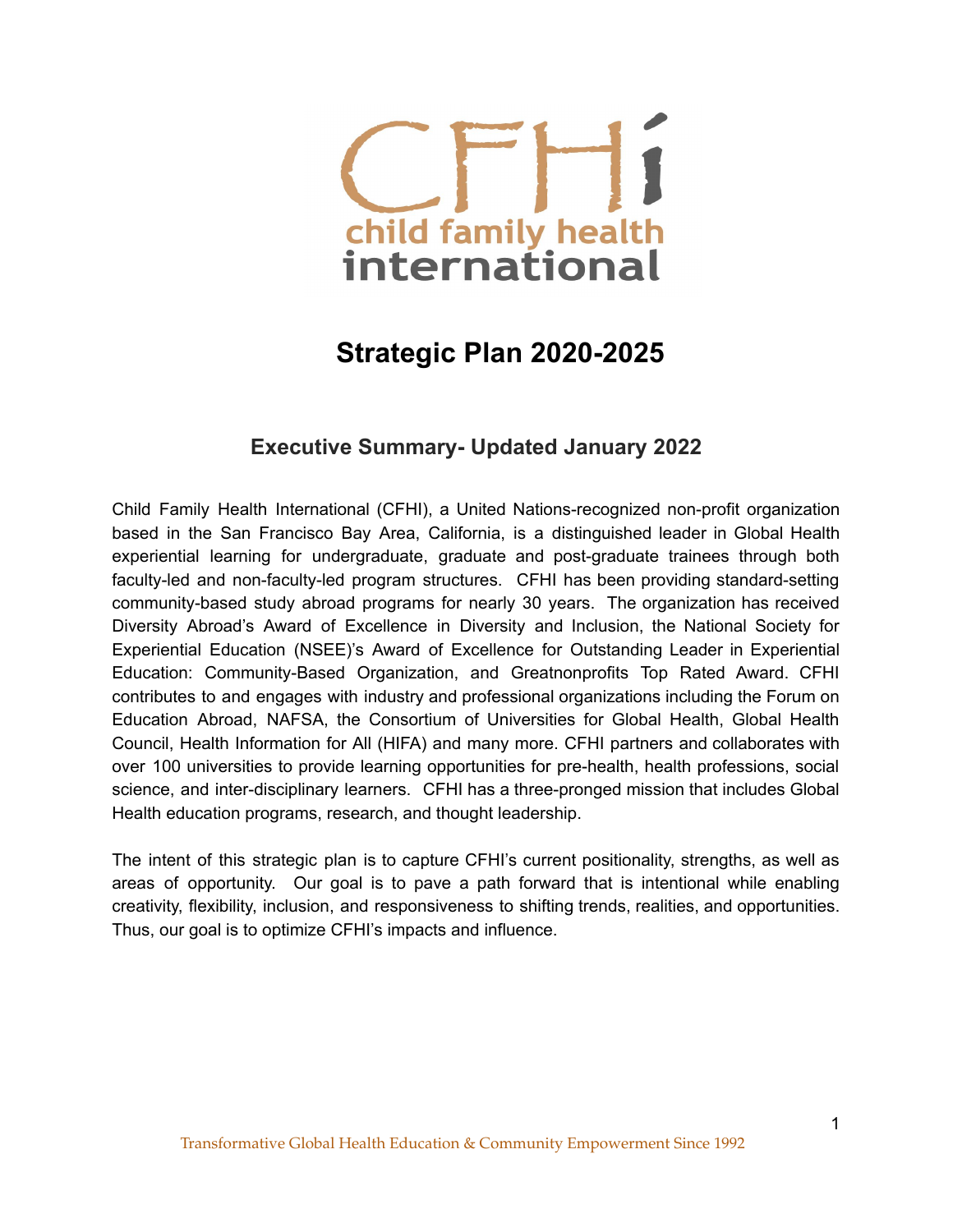# **CFHI Mission Statement (Revised 2020)**

Child Family Health International is dedicated to transformative Global Health Education programs, research, and thought leadership emphasizing community leadership, global citizenship, and ethical engagement.

# **Vision Statement**

We exist because Global and Planetary Health are foundational and essential pursuits. To achieve our ideals, we must seek understanding while embracing humility, diversity, the primacy of local communities and sustainable approaches utilizing reflective practices that challenge neocolonial assumptions.

# **Organizational Values**

CFHI strives to be the leader in virtual and place-based Global, Local, and Planetary Health Education Programs and Field Experiences- setting quality, ethical, and safety standards and promoting sustainable, locally-led, systems-based Local/Global Health interventions aimed at improving health and wellness worldwide.

CFHI endeavors to lead in areas of Global Health Education programs, research, and thought leadership in deep collaboration with our global team.

## **Value 1 - Health is a human right**

- CFHI ascribes to the value that health is a Human Right. We teach this concept in our programming and curriculum.
- CFHI features health systems efforts to address health disparities. We highlight health systems/countries/local innovations to achieve Health for All.
- CFHI partners with a variety of local leaders including vulnerable and marginalized populations, highlighting local initiatives to address health for the most vulnerable, even when there is ongoing oppression and suboptimal human rights.
- CFHI approaches program development and operations thoughtfully, honoring our entire CFHI team and taking care to build systems, operations and approaches that honor our lives within and outside of work. Health is a human right for all, including mental, emotional, and physical health for our team.

## **Value 1 - Global Health is a foundational, interdisciplinary pursuit.**

- CFHI provides standard-setting virtual and place-based Global and Local Health Education Programs and Field Experiences in 11+ countries for graduate and undergraduate students and post-graduate trainees.
- CFHI portrays the scope of Global Health and Local/Global Health challenges, interventions, and stakeholders to provide a comprehensive understanding of Global Health including the complexities of determinants of health and inter-disciplinary collaboration necessary to address health disparities.
- CFHI's Global Health Education Programs highlight and are in alignment with the UN Sustainable Development Goals.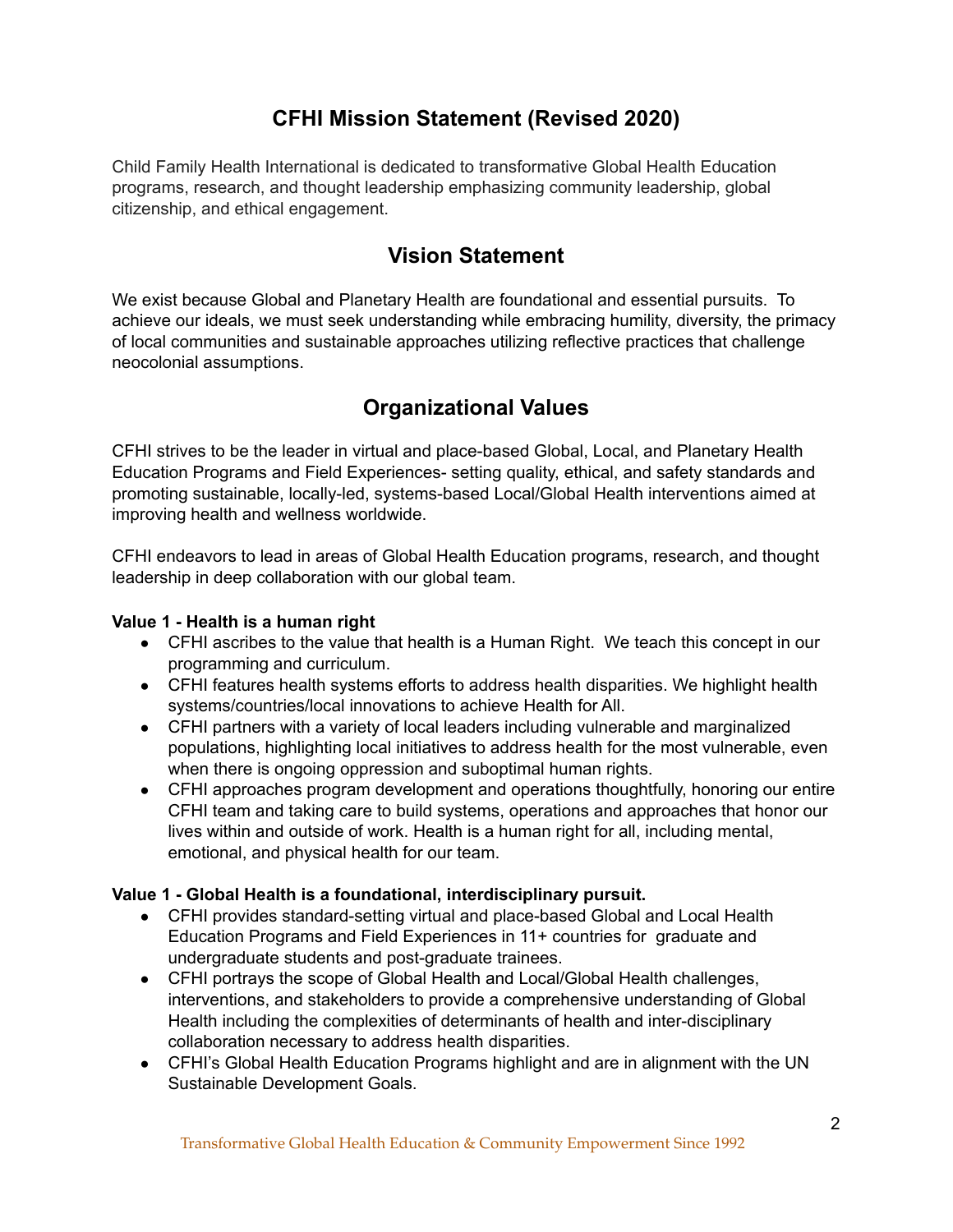● CFHI Global Health Education Programs and Field Experiences aim to demonstrate how all disciplines come to bear on Global Health (from business majors who will be future CEOs to pre-medical students who will be future doctors) and provide programming that nurtures an understanding of Global Health for students and trainees from diverse disciplines and backgrounds.

#### **Value 3 - Humility is required to advance Global Health.**

- CFHI builds humility into our program components on all levels, including theoretical frameworks, outreach/marketing, program focus/themes, curricular content, operational structures, and leadership.
- CFHI utilizes an Asset-Based Community Development (ABCD) and Engagement approach to inform how we frame, discuss, and structure our activities. Rather than focusing on deficits and areas of lack, we focus on the strengths, assets and richness found in resource-poor or marginalized settings.
- CFHI emphasizes humility as an essential value and mindset of our scholars, staff, collaborators, and stakeholders who are often coming from a high income/HIC frame of reference or from one that is different than the communities where our programs take place. Thus, CFHI encourages the directive of our tagline: "Let the World Change You."

#### **Value 4- We are connected in our humanity and share one planet**

- Our best world is one that embraces diversity and inclusiveness, recognizes and seeks to dismantle structural and other inequality, emphasizes the connectedness of humanity, seeks peaceful resolution to conflict, embraces human rights, works toward a sustainable environmental footprint, and safeguards a basic standard of living and health for the entire planet.
- CFHI offers a portfolio of virtual/online programs to increase access to these educational opportunities for more participants, and simultaneously to reduce our organizational carbon footprint. CFHI is exploring carbon offsets, climate pledges for participants, and other options to build in greater consciousness of our programs' environmental impacts.
- CFHI builds human connections, nurtures diversity and inclusion, showcases human rights, and advocates for health of the entire planet.
- CFHI offers programs whose primary curricular focus is Planetary Health, highlighting and in alignment with UN Sustainable Development Goals 2, 6, 7, 10, 11, 12, 13, 14, & 15.

#### **Value 5 - Poorly designed voluntourism and programs based on neocolonial assumptions are dangerous, regressive, and antithetical to the field of Global Health**

- CFHI provides programs and Field Experiences for students and universities (Academic Partners) that de-emphasize the agency of outside volunteers and emphasize the agency of local health systems and sustainable longitudinal approaches.
- CFHI enables students, trainees, and faculty to contribute to strengthening local health and social service systems through appropriately scoped supportive projects and activities including contributing to Continuous Quality Improvement (CQI), co-education initiatives, program evaluations, technical and non-technical activities aligned with skills sets of visitors, and reinforcement of local expertise/realization of global citizenship for local leaders/community members.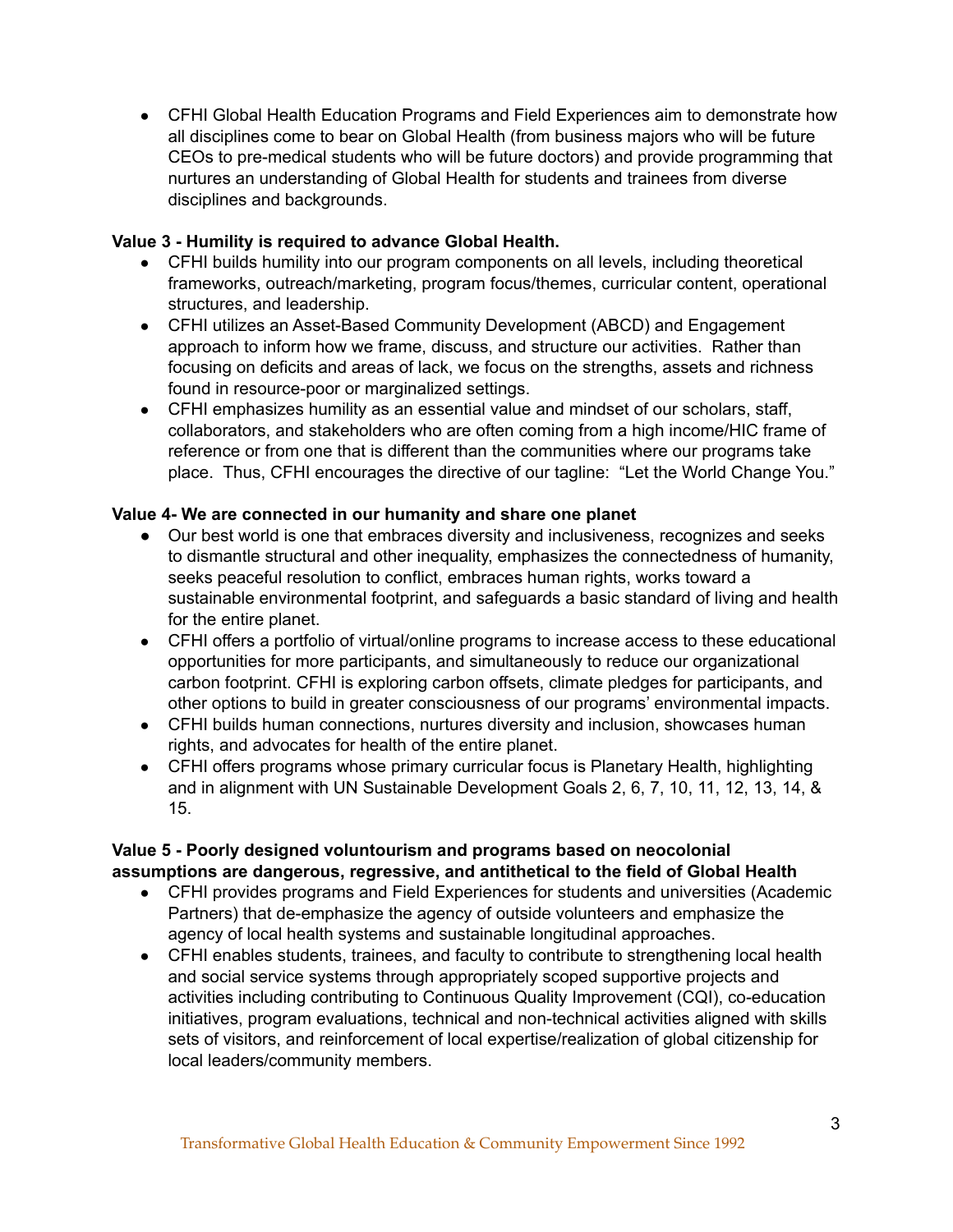- CFHI challenges neocolonial assumptions and behavior from theoretical to practical aspects of programming and by nurturing value-aligned partnerships with academic institutions.
- CFHI provides universities with alternatives to poorly designed voluntourism opportunities, which endanger participants and host communities.
- CFHI researches and advocates for reforms throughout the Short-Term Experiences in Global Health (STEGH) sector.
- We maintain a humble approach to our work and recognize that we all have internalized forms of colonialism and bias. We seek to actively unlearn these beliefs through training, dedicated focus, and specific goals as a global team.
- CFHI draws from the expertise of global partners and bidirectionally flows information back to local partners and teams to ensure these organizational values are upheld at all levels.
- CFHI provides training to faculty, administrators, staff and program providers to encourage ethical, safe, rigorous experiential learning and other programming by the entire Global Health Education sector.

## **Value 6- We believe in high impact programs**

- We measure the impacts of our programs on participants, host communities, and the Global Health education sector through collaborative research, surveys of global partners and students, and during site visits.
- We use multiple tools to measure the impacts of our programs including the Global Engagement Survey (GES), Intercultural Effectiveness Scale (IES), GlobeSmart by Aperian Global, and various university research collaborations.
- We set out competency-based impact goals for participants and scholars.

#### **Value 7- We strive for Fair-Trade Learning ideals through a CFHI lens**

- CFHI highlights the primacy of local community members as leaders, change agents, and sustainable solutions.
- We build programs on strong partnership foundations, aligning with partners on all levels of programming and seeking to meet FTL rubric ideals ([https://drive.google.com/file/d/0B\\_U5itE6ZvKSYVZtMm1yTUpPVHM/view](https://drive.google.com/file/d/0B_U5itE6ZvKSYVZtMm1yTUpPVHM/view)).
- We utilize an asset-based narrative, development and engagement approach, to showcase strengths within resource-limited settings, where others see poverty and lacking, we focus on the abundance of passion, resourcefulness, ingenuity, and perseverance.
- We meet regularly as a full Global Team and within smaller working groups to assess CFHI's Fair-Trade approach and make changes as needed to ensure a more equitable approach to our work.

# **CFHI Activities**

#### **1- Partner/Community Reciprocity and Engagement**

CFHI is only as strong as our partnerships, community-based organizational structure, programmatics and related reciprocity. As we are showcasing local/national/regional health and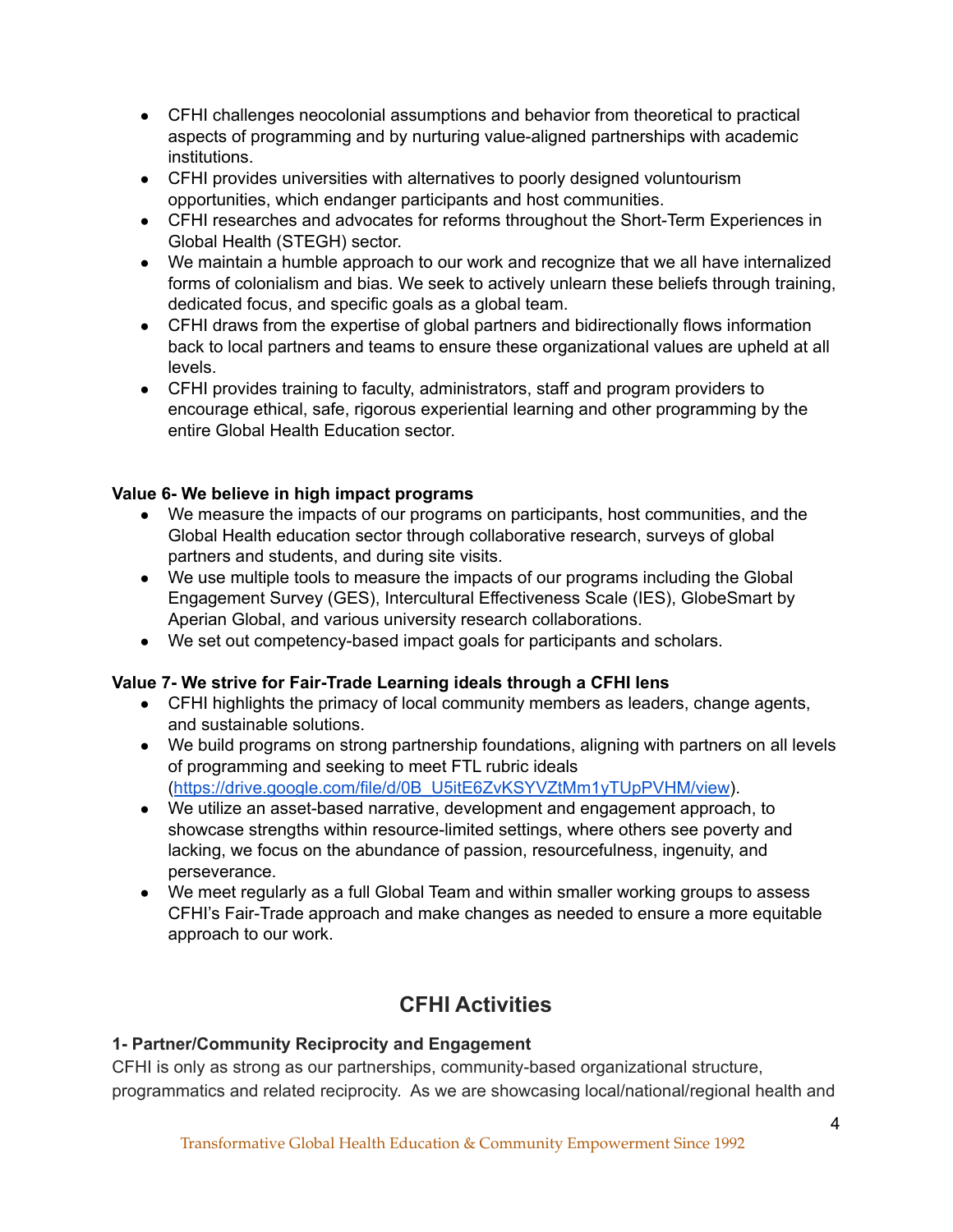social service systems in a way that is asset-based and challenging neocolonial assumptions, it is critical to achieve our partner-centric activities and goals.

# **2- Enrollment in Global Health Education Programs for Students, Institutions, Professionals**

CFHI generates revenue through virtual and place-based program enrollment to support most fixed and variable expenses. In order to achieve our mission and vision while adhering to our values, we strive to sustainably grow program enrollment annually with a healthy mix between individual participants and enrollment through academic partnerships, each of which offer different strengths in terms of staff engagement and sustainability. We set program fees based on what the market will sustain while balancing the need for sustainable work/life balance for our entire global team and robust support for all aspects of programming including applicant screening, preparation and orientation; program and curriculum quality including evaluation and team learning; risk management and incident response, partnership support, and more. We benefit from Forum on Education Abroad Standards-Certified leadership on our team and look to the Forum Standards as a basis to help us achieve program quality on all levels along with enrollment growth.

## **3- Global Health Education Programs for Faculty Development**

To achieve CFHI's mission and vision to promote health equity worldwide through ethical programs, research, and thought leadership, we must educate faculty and administrators about best practices and standards for health education programs. We are obliged to reach well beyond CFHI's program participants with these important messages, so as to help faculty and administrators become change agents and develop their own programs rooted in Fair Trade principles and ethically grounded best practices.

## **4- New Products and Services**

As part of CFHI's commitment to stewarding ethical local/global health engagement through CFHI programs as well as programs offered by other institutions, we are compelled to explore new products and services that help to disseminate critically important resources and thought leadership. In addition, we must seek methods to diversify revenue streams for purposes of financial sustainability while remaining true to our mission, vision and values. These include synchronous and asynchronous virtual/online global health programs including electives, internships, practicums, courses, roundtables, and more.

## **5- Global Health Education Programs & Site Growth**

In order to meet demand for programs, CFHI offers a diversity of global health programs and program sites that speak to interdisciplinary competencies within and beyond the health sciences, and highlight innovative local/global and planetary health initiatives, CFHI must strategically pilot and launch new programs and program sites. In the context of offering programs during the pandemic and eventual endemic phases of COVID-19, CFHI's focus for years 1-3 (2020 - 2023) of this strategic plan will be primarily on safely and successfully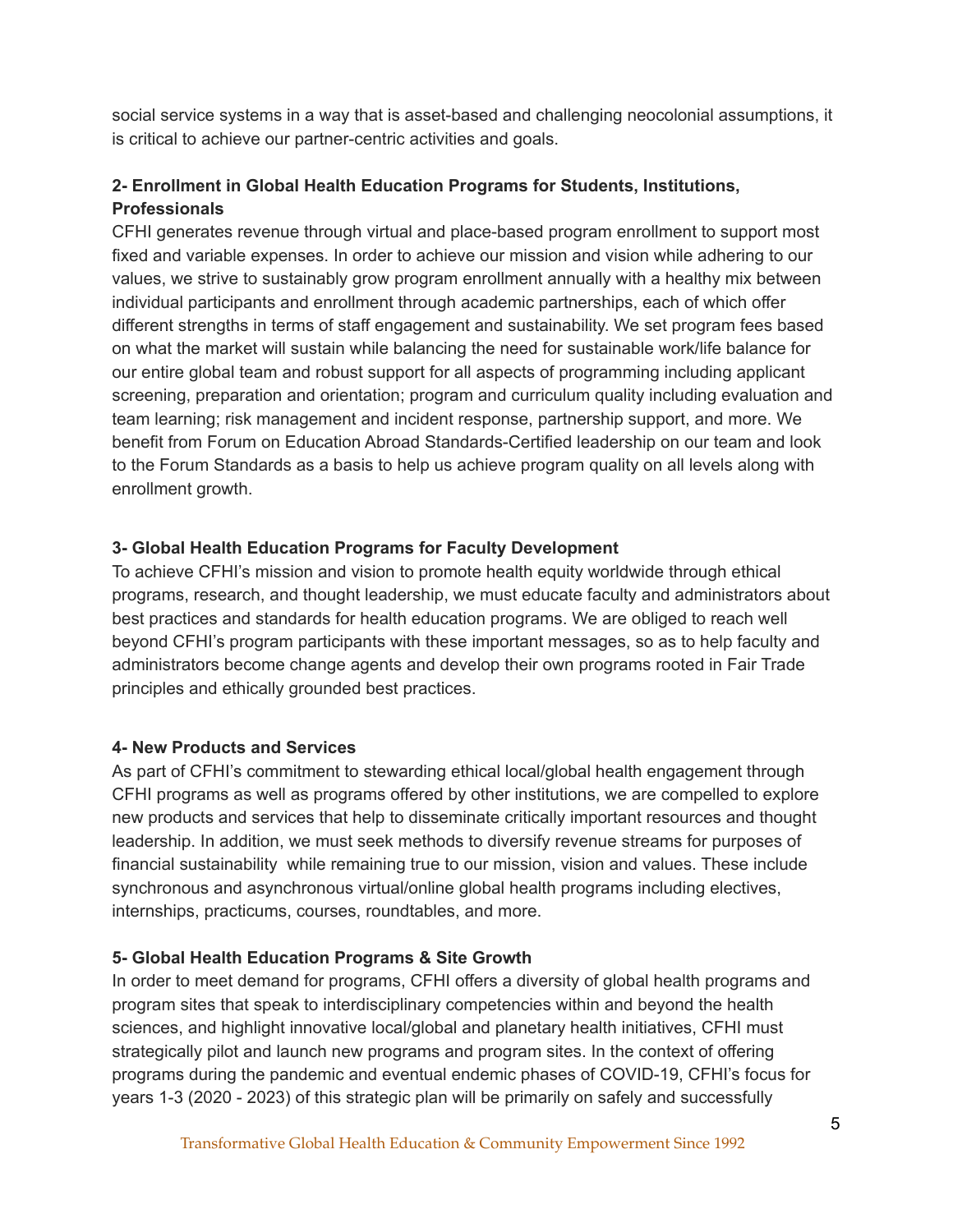reopening existing CFHI program sites. Consideration for new place-based sites will be as-needed on an ongoing basis, though primarily beginning in 2024 and beyond.

#### **6- Thought Leadership**

Thought leadership is a key tenant of CFHI's vision, and helps to ensure that CFHI's values are increasingly recognized as foundational and essential for everyone engaged in local/global health programs with students and faculty. Additionally, thought leadership activities contribute to CFHI's reputation as a "gold-standard" organization for experiential global health education and & planetary health education programs.

#### **7- Fundraising**

Fundraised revenue allows CFHI to ensure well-funded scholarships for diverse and traditionally underrepresented students in both the High Income and Low and Middle Income Countries, and offer increased support for partner Community Health Projects and Professional Development opportunities, as well as Solidarity Stipends for global team members during months when programs are undergoing quality improvement processes. Unrestricted donations provide key support to CFHI's fixed operational expenses as well as research, thought-leadership activities, and program quality initiatives.

#### **8- Research**

Though there is growing recognition of the need for standards and research in local/global health programming as well as measurement of impacts and outcomes for students and host communities, the literature remains insufficient and many gaps exist. CFHI has a key role to play in addressing these gaps and demonstrating through evidence the many harmful and successful engagement methods in local/global health programs.

#### **9- Outreach/Marketing**

A strong outreach/marketing strategy is key to CFHI's brand, virtual and place-based program enrollment growth, ongoing support and recognition of CFHI's thought leadership, and opportunities to contribute to research.

#### **10- Operations**

As a growing organization sending hundreds of students on virtual and place-based programs each year, CFHI relies on strong and regularly reviewed operational systems and practices to ensure optimal financial and bookkeeping practices, minimal exposure to risk, excellent human resource practices and talent management, strong systems, and optimal use of data to inform decision-making.

#### **11- Alumni Support & Engagement**